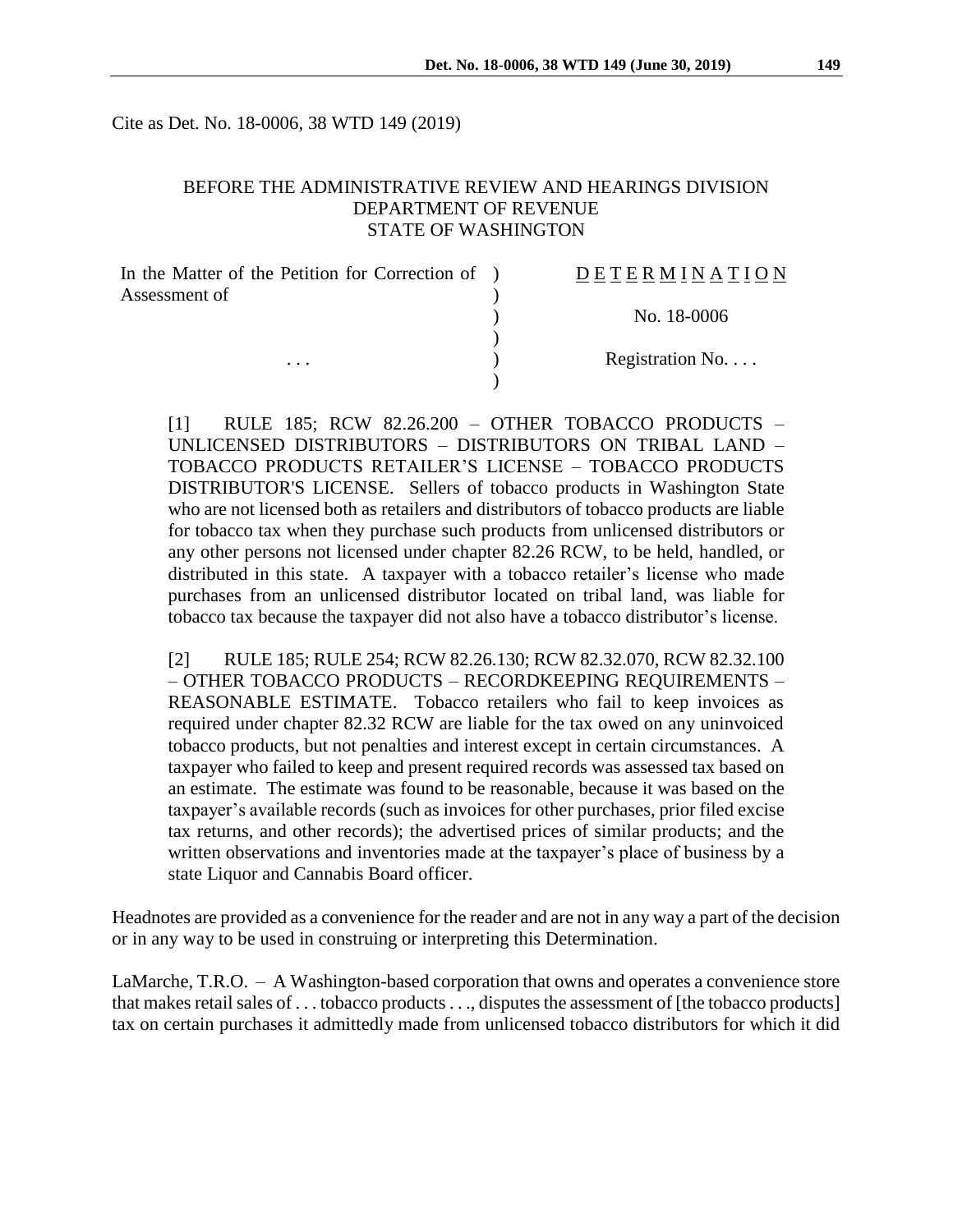not pay [the] tax. Taxpayer argues that the estimate that served as the basis for the tax assessment is manifestly unreasonable. We deny the petition. $<sup>1</sup>$ </sup>

#### ISSUES

- 1) Under RCW 82.26.130, [RCW 82.26.200(1),] and WAC 458-20-185, is Taxpayer liable for [the tobacco products] tax[, commonly referred to as the "other tobacco products" tax or  $\text{OTP},^2$ ] on its purchases from unlicensed distributors, when Taxpayer failed to retain and produce invoices and other records for its purchases?
- 2) Under RCW 82.32.070, RCW 82.32.100, and WAC 458-20-254, did the Department reasonably estimate the amount of OTP tax due on Taxpayer's purchases of OTP products from unlicensed distributors?

# FINDINGS OF FACT

. . . (Taxpayer) is a Washington-based corporation that owns and operates a convenience store in . . . Washington. Its activities include retail sales of OTP. Taxpayer holds a Washington State tobacco products retailer's license, but does not hold a wholesaler's or distributor's license.

Taxpayer states that its owner . . . (Owner) . . . worked in the business before buying it in 2009. In a declaration provided with the petition, Owner states that he made purchases for Taxpayer from an unlicensed distributor, but only during the period from February 2015 through March 2016, and not for the entire audit period.

On March 3, 2016, the Washington State Liquor and Cannabis Board (LCB) performed a routine inspection of Taxpayer's business. During the first field visit, the LCB officer spoke to Owner, who was present during the inspection, and asked about the frequency and location of Taxpayer's purchases. Owner stated that he made purchases from . . . , both of which are Washington-licensed distributors of tobacco products. However, upon inspection of Taxpayer's storage area, the LCB officer located OTP inventory bearing the label of an unlicensed distributor located . . . in Washington.

The LCB officer requested invoices for the inventory on hand, including that which was purchased from unlicensed distributors. Owner indicated he did not have the records, but that he could provide them at a later time. Owner indicated he purchased cigars from the unlicensed distributor, but when asked, could not provide an accurate timeline for his purchases. The officer conducted a photographic inventory of Taxpayer's tobacco merchandise and left the premises.

The LCB officer returned to the premises on March 21, 2016, to pick up the invoices discussed during the prior visit. However, Owner stated he did not have the invoices, and asked the officer to return in a week. The officer returned on March 30, 2016, and Owner provided several months of invoices for purchases he made from licensed distributors, but indicated he had no invoices for

 $\overline{a}$ 

<sup>&</sup>lt;sup>1</sup> Identifying details regarding the taxpayer and the assessment have been redacted pursuant to RCW 82.32.410.

<sup>&</sup>lt;sup>2</sup> [The reference to "other" in OTP distinguishes the tax from the cigarette tax, which is addressed in RCW 82.24.]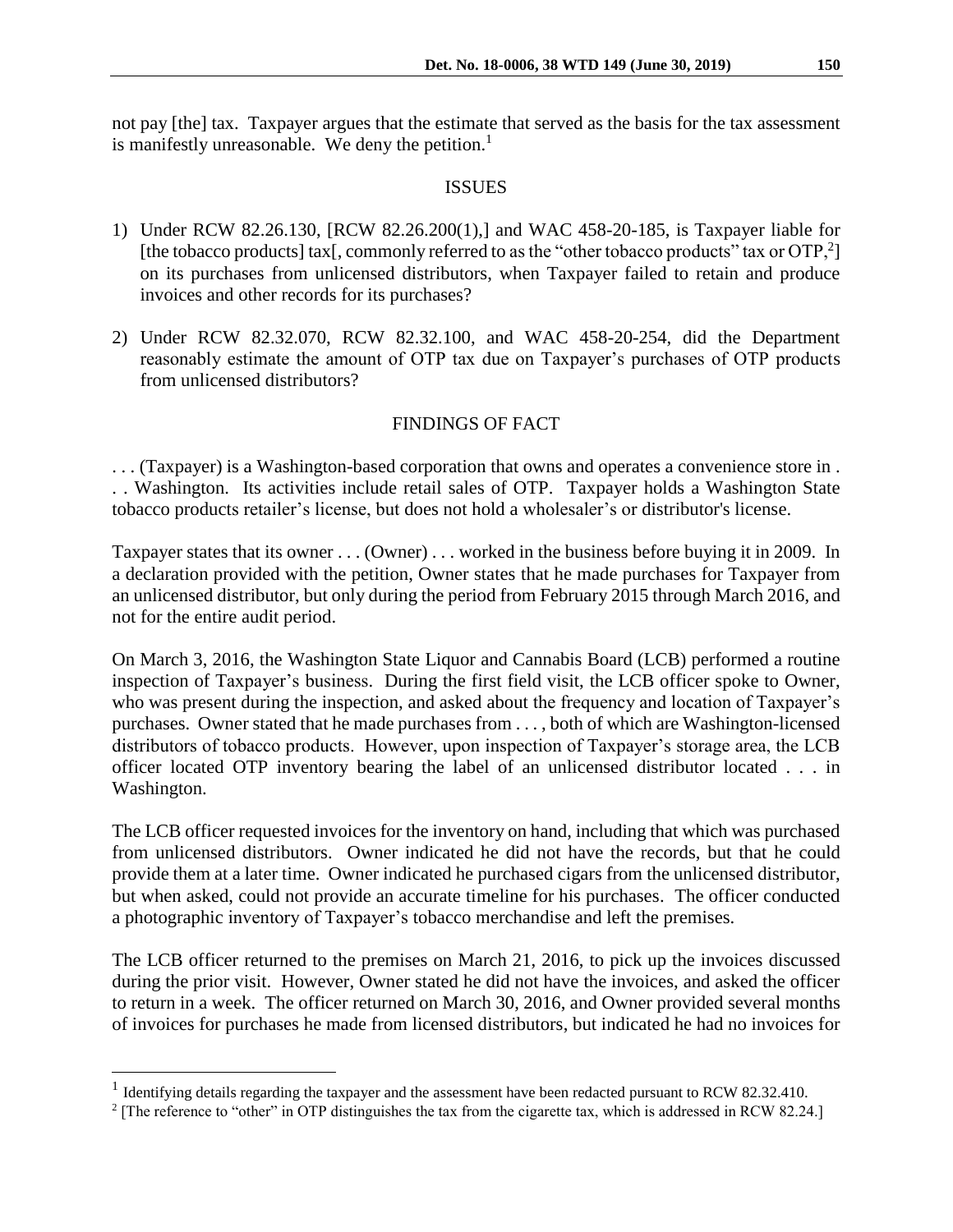any of the inventory he purchased from unlicensed distributors. During the visit, the officer noted additional OTP from an unlicensed distributor; the officer confiscated that inventory.

The LCB referred the case to the Department of Revenue (Department), and the Department's Taxpayer Account Administration (TAA) commenced an audit of Taxpayer's sales of tobacco products for the 51-month period from January 1, 2012, through March 31, 2016 (Audit Period). The LCB provided to TAA a referral packet (Case Referral Packet) containing information about the inspection . . . [and the LCB estimate of tobacco purchases from unlicensed distributors].

. . .

After receiving the Case Referral Packet, the Department's tax examiner called the LCB officer to clarify information in the packet. The officer stated that based on the information available to him, his estimate of the amount of Taxpayer's total monthly purchases was a reasonable one. The officer indicated that although his estimate was based on seven purchases of OTP products yearly, Taxpayer made OTP purchases more frequently, which he estimated to be an average of 1.5 purchases monthly. The OTP prices the officer used in his estimate were based on wholesale prices advertised on the website of a tobacco distributor based in Washington State.

After speaking to the LCB officer, the tax examiner called Taxpayer's tax preparer . . . (CPA), on July 27, 2016, to discuss the case, and left a message requesting a return call. CPA did not respond to the message. Shortly thereafter, the examiner called and spoke with Owner, who stated he was not able to speak at that time, but indicated he would return the call in five minutes. Owner did not return the call. The examiner then sent a secure message to Taxpayer requesting OTP purchase records, giving Taxpayer the opportunity to provide the records in the event that the records were kept at a location other than its place of business. On August 3, 2016, CPA replied, again indicating that Taxpayer did not have any invoices for the disputed purchases of OTP.

On August 5, 2016, the tax examiner sent a secure message to Taxpayer requesting an OTP purchase schedule and records from all of its tobacco products vendors for the periods in question. The message also informed Taxpayer of the pending estimated tax assessment.

**CPA Estimate.** CPA responded shortly after receiving the tax examiner's August 5 message, but did not provide OTP purchase schedules or invoices for purchases during the Audit Period from licensed distributors. For the first time, CPA asserted that Taxpayer had made purchases from unlicensed distributors for only 14 of the 51 months in the Audit Period. CPA provided an estimate of tax due in a document entitled "Cigar[s] Purchased From . . . Shop." The estimate indicates no tax liability for the tax years 2012 through 2014, for January 2015, and for the periods from April through August 2016, based on Taxpayer's claim that it only made purchases from unlicensed distributors for the periods from February 2015 through March 2016.

For the periods from February 2015 through March 2016, the tax liability in CPA's estimate was as follows: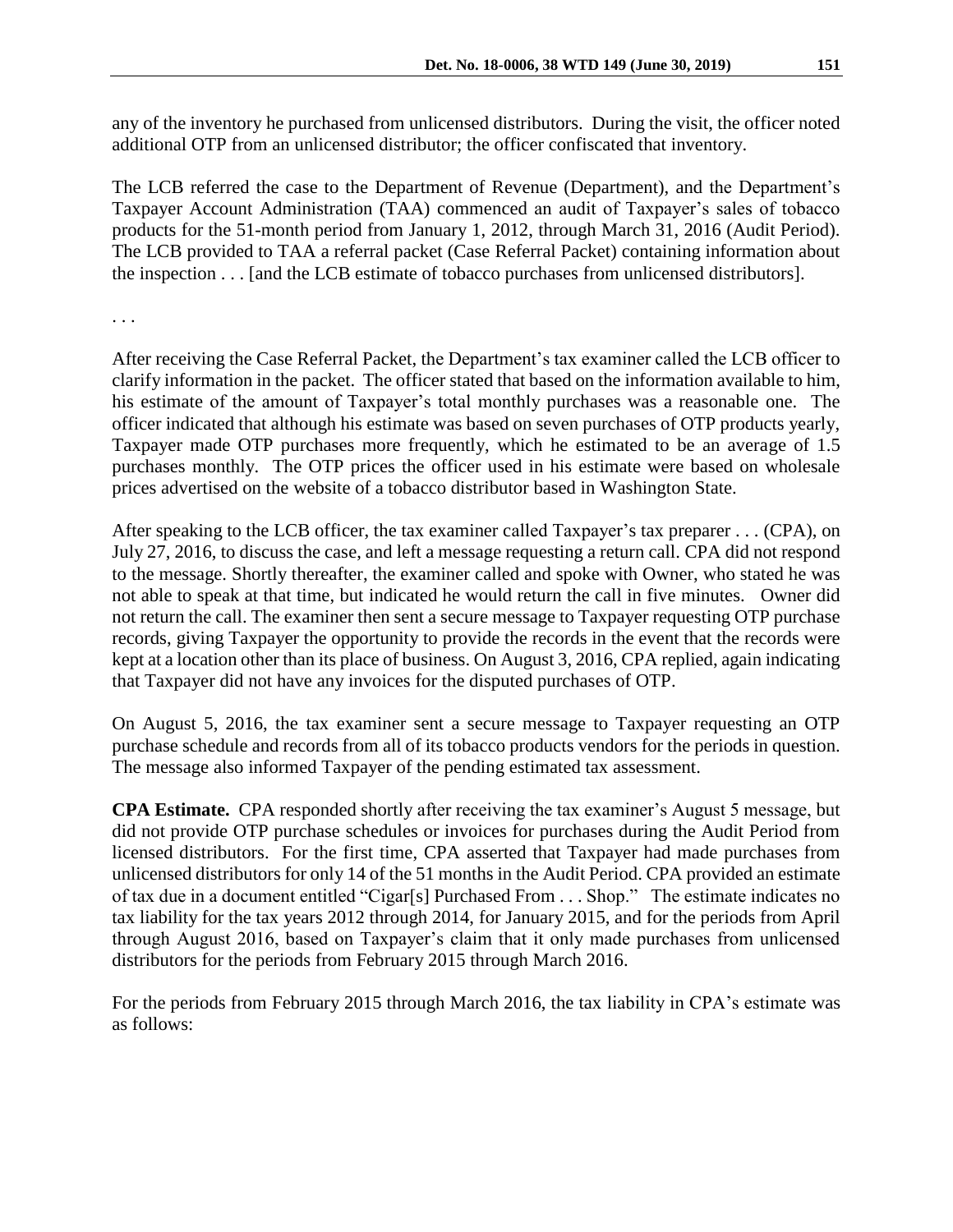Tax Year 2015.A total of \$ . . . , which consisted of the following periods and amounts. February: \$ . . . , March: \$ . . . , April: \$ . . . , May: \$ . . . , June: \$ . . . , July: \$ . . . , August: \$ . . . , September: \$ . . . , October: \$ . . . , November: \$ . . . , December: \$ . . . .

Tax Year 2016. A total of  $\$\dots$ , consisting of the following periods and amounts. January:  $\$\dots$ . , February \$ . . . , March: \$ . . . .

The Department rejected the CPA's estimate and did not use it when estimating Taxpayer's liability, for the following reasons. First, Taxpayer and CPA did not provide any purchase records, point of sale records, or other supporting documentation to substantiate CPA's estimate of purchases from unlicensed distributors. Second, Taxpayer failed to provide proof to support its claim that it made purchases from unlicensed distributors for only a 14-month period. Third, CPA's estimate used prices averaging less than half of those used in the LCB officer's estimate, which were based on actual wholesale OTP prices listed on the website of a Washington-based tobacco products distributor. CPA provided no explanation why the prices he used in his estimate were substantially lower.

Fourth, CPA made the assumption that all sales were of cigars, and lumped estimated purchase amounts together. CPA did not separate out amounts by product type (e.g., cigars priced over \$0.68, moist snuff, pipe tobacco, etc.), each of which is taxed at a different rate. Finally, the estimates CPA provided were not corroborated by the actual amount of inventory the LCB officer found on Taxpayer's shelves at the time of the LCB inspection.

**Department Estimate.** The Department found that because the LCB officer had observed the premises, spoke with Owner, obtained the receipts from Taxpayer for purchases from licensed distributors, and noted the actual inventory when making his estimate, the LCB Case Referral Packet contained the best information available upon which to begin the Department's own estimate.

The Department calculated its estimate, using as a basis the officer's estimated purchase frequency of 1.5 times per month, and calculated an estimated monthly average of OTP purchases, based on the officer's statements, his inventories of product on hand, and the invoices Taxpayer provided. The Department also took into consideration the information Taxpayer had reported on its combined excise tax returns during the Audit Period. The Department excluded from its estimate items for which Taxpayer provided invoices, including those for OTP product on hand during the LCB inspection. The Department applied the estimated monthly average purchase amount to each month in the Audit Period, and based its assessment on that estimate.

. . .

Based on its estimate, the Department issued an assessment on October 28, 2016, Document No. . . . , totaling \$ . . . . The total consisted of \$ . . . in OTP tax (for cigars costing less than \$0.69), Litter Tax of  $\$\ldots$ ,  $\$\ldots$  in OTP Tax on moist snuff (for amounts 1.2 oz. or less),  $\$\ldots$  in OTP tax (for cigars costing \$0.69 or more), and interest of \$ . . . . Taxpayer did not pay the assessment, but timely filed a petition.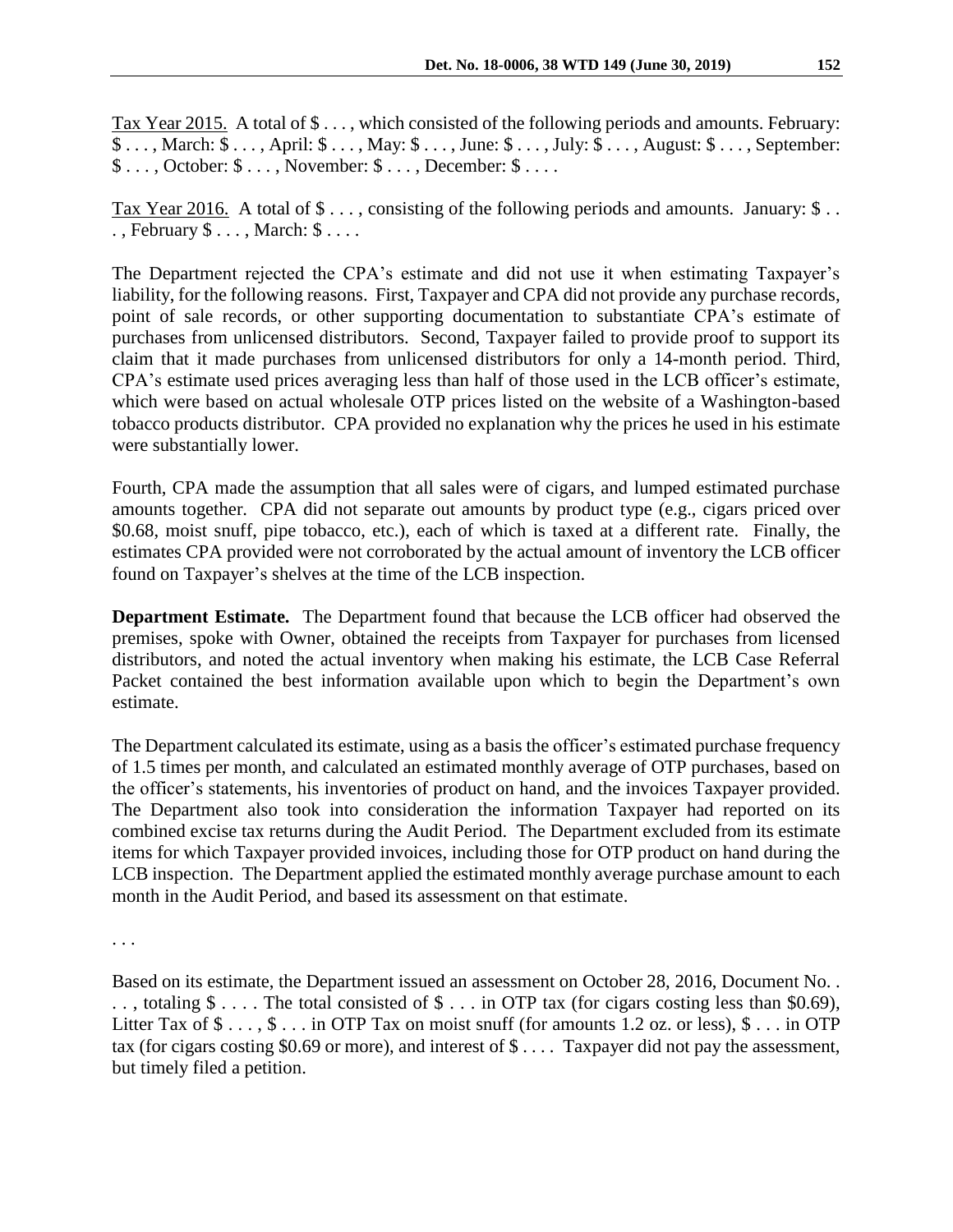During the hearing, Owner asserted that, although he noticed profit margins were larger when making sales of products purchased from unlicensed distributors, he was unaware that tax had not been paid on those sales and, as a result, failed to take into consideration OTP tax when reselling the products to customers. Owner stated that he was not aware that his purchases were noncompliant with state law until he learned this information in March 2016, from the LCB and CPA. Owner further indicated that he remembered the dates of his purchases because of certain

events that occurred on or near the times he made the purchases. However, other than Owner's statement included with the petition, and his statements at the hearing, Taxpayer has provided no other evidence, including invoices or other sales documents, to establish that he purchased from unlicensed distributors for only 14 months.

Taxpayer argues that the Department's estimate is manifestly unreasonable because the methodology describes no boundaries, and because the purchase and sales amounts set forth in the audit schedules are provided with no explanation of how they were derived. Taxpayer notes that the Examiner's Detail states that the estimates were based on the LCB officer's recommendation, but asserts that the LCB documentation it obtained through a public records request did not contain any recommendations of the LCB officer.

## ANALYSIS

## 1. OTP Tax Liability

 $\overline{a}$ 

Washington imposes a tax on the distribution and sale of tobacco products in this state.<sup>3</sup> RCW 82.26.020(1). A tobacco products "retailer" is defined under RCW 82.26.010(17) as "any person engaged in the business of selling tobacco products to ultimate consumers."

Pursuant to RCW 82.26.200(1), a retailer that obtains tobacco products from an unlicensed distributor, or other person that is not licensed under chapter 82.26 RCW, "must be licensed both as a retailer and a distributor under this chapter and is liable for the tax imposed under RCW 82.26.020 with respect to the tobacco products acquired from the unlicensed person that are held for sale, handling, or distribution in this state." *See also* [WAC 458-20-185(205) (Rule 185(205))]. Here, Taxpayer holds only a retailer's license, and admits to making purchases from unlicensed distributors. Therefore, Taxpayer is liable for OTP tax for purchases from those distributors, where OTP tax has not been paid.

Tobacco product retailers are subject to specific recordkeeping requirements, as follows:

<sup>&</sup>lt;sup>3</sup> We note that the term "tobacco products" excludes "cigarettes," which are separately defined in RCW 82.24.010(2), and by reference, in RCW 82.26.010(6). "Tobacco products" are defined by RCW 82.26.010(21) to include:

<sup>[</sup>C]igars, cheroots, stogies, periques, granulated, plug cut, crimp cut, ready rubbed, and other smoking tobacco, snuff, snuff flour, cavendish, plug and twist tobacco, fine-cut and other chewing tobaccos, shorts, refuse scraps, clippings, cuttings and sweepings of tobacco, and other kinds and forms of tobacco, prepared in such manner as to be suitable for chewing or smoking in a pipe or otherwise, or both for chewing and smoking, and any other product, regardless of form, that contains tobacco and is intended for human consumption or placement in the oral or nasal cavity or absorption into the human body by any other means, but does not include cigarettes as defined in RCW 82.24.010.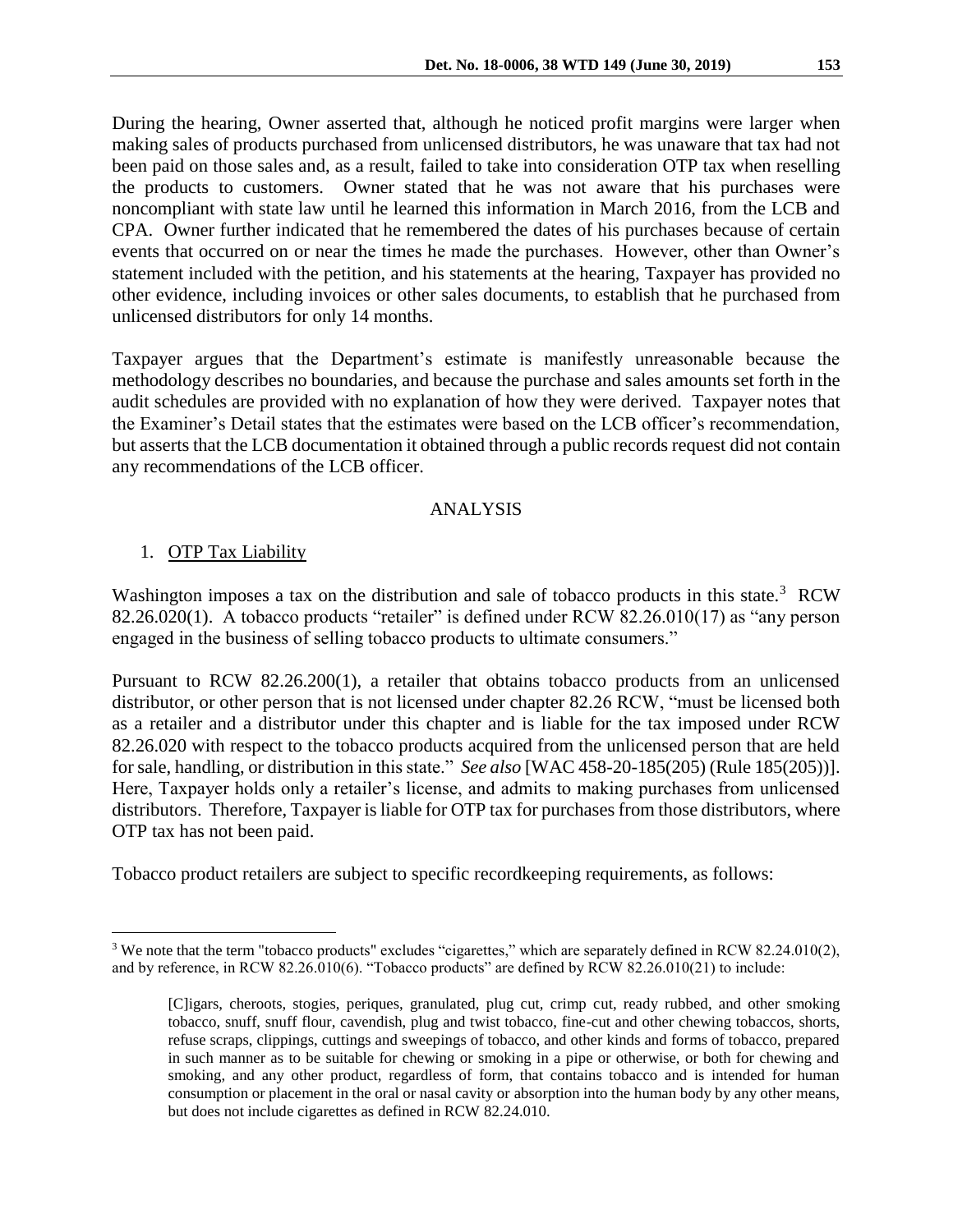(1) Every retailer shall procure itemized invoices of all tobacco products purchased. The invoices shall show the seller's name and address, the date of purchase, and all prices and discounts.

(2) The retailer shall keep at each retail outlet copies of complete, accurate, and legible invoices for that retail outlet or place of business. All invoices required to be kept under this section shall be preserved for five years from the date of purchase.

(3) At any time during usual business hours the department, board, or its duly authorized agents or employees may enter any retail outlet without a search warrant, and inspect the premises for invoices required to be kept under this section and the tobacco products contained in the retail outlet, to determine whether or not all the provisions of this chapter are being fully complied with. If the department, board, or any of its agents or employees, are denied free access or are hindered or interfered with in making the inspection, the registration certificate issued under RCW 82.32.030 of the retailer at the premises is subject to revocation, and any licenses issued under this chapter or chapter 82.24 RCW are subject to suspension or revocation by the department.

RCW 82.26.080.

A tobacco product retailer who fails to keep required invoices of all tobacco products purchased is liable for the tax owed on any uninvoiced tobacco products. RCW 82.26.130(2).

The Department's administrative rule implementing tobacco product recordkeeping requirements is . . . Rule 185(301), which provides, in pertinent part:

Books and records. An accurate set of records showing all transactions related to the purchase, sale, or distribution of tobacco products must be retained. RCW 82.26.060, 82.26.070 and 82.26.080. All records must be preserved for five years from the date of the transaction.

(a) Distributors. Distributors must keep at each place of business complete and accurate records for that place of business. The records to be kept by distributors include itemized invoices of tobacco products held, purchased, manufactured, brought in or caused to be brought in from without the state or shipped or transported to retailers in this state, and of all sales of tobacco products. The itemized invoice for each purchase or sale must be legible and must show the seller's name and address, the purchaser's name and address, the date of sale, and all prices and discounts. Itemized invoices must be preserved for five years from the date of sale.

(b) Retailers. Retailers must secure itemized invoices of all tobacco products purchased. The itemized invoice for each purchase must be legible and must show the seller's name and address, the purchaser's name and address, the date of sale, and all prices and discounts. Itemized invoices must be preserved for five years from the date of sale. Retailers are responsible for the tax on any tobacco products for which they do not have invoices.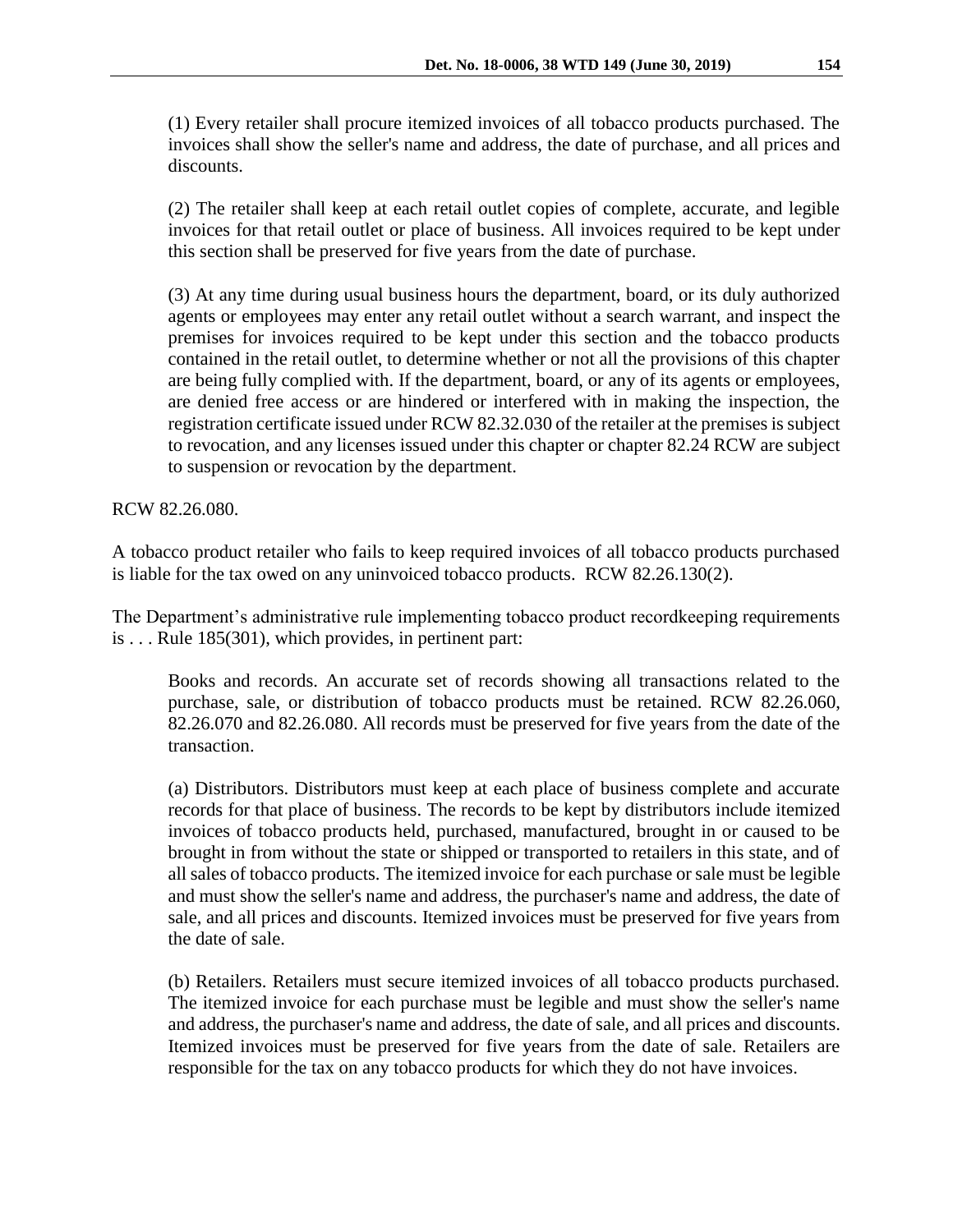Rule 185(301).

In addition, as a general matter, all taxpayers in this state have the obligation to generate, maintain, and preserve, for five years, the records necessary to establish their tax liability. RCW 82.32.070(1); WAC 458-20-254. As explained in RCW 82.26.120, all of the provisions of chapter 82.32 RCW "shall have full force and application with respect to taxes imposed under the provisions of this chapter."

Although the Department requested records on multiple occasions, and gave Taxpayer many opportunities to provide those records, Taxpayer failed provide the documentation required under RCW 82.26.130(2) and Rule 185(301) to show that OTP tax was paid on its purchases from unlicensed distributors. Therefore, Taxpayer is liable for the applicable tax on those purchases, pursuant to RCW 82.26.130(2) and Rule 185(301). Accordingly, we deny the petition as to this issue.

Having determined that the tax is due, we turn now to whether the estimate of tax in the assessment was reasonable.

2. Estimated Tax Liability

As we discuss above, a retailer who fails to keep required invoices of all tobacco products it purchases is liable for the tax owed on any uninvoiced tobacco products. RCW 82.26.130(2). As previously stated, retailers of tobacco products have specific recordkeeping requirements imposed by Rule 185(301).

For administrative purposes, the provisions of chapter 82.32 RCW apply to tobacco product taxes. RCW 82.26.120. If any person fails or refuses to make records available for examination, RCW 82.32.100(1) authorizes the Department to proceed "in such manner as it may deem best, to obtain facts and information on which to base its estimate of the tax." Once the Department obtains the available facts and information, the Department "shall proceed to determine and assess against such person the tax and any applicable penalties or interest due." RCW 82.32.100(2); Det. No. 15- 0148, 35 WTD 10 (2016). Where a taxpayer does not provide adequate records to provide a basis for the exact amount of income subject to tax, the Department is required to determine the tax due based on the best information available. RCW 82.32.100(2); 35 WTD 10.

Here, Taxpayer admits that it did not retain records for its purchases of tobacco products from unlicensed tobacco dealers. Because Taxpayer did not have the records required under RCW 82.26.130(2), the Department was required to determine the tax due based on the best information available. . . . *Id*.

Pursuant to its authority under RCW 82.32.100(2), the Department estimated Taxpayer's tax liability based on the following: 1) several months of invoices for legitimate purchases; 2) documents supporting the average amount of Taxpayer's purchases overall; 3) existing inventory; 4) sales Taxpayer reported on its combined excise tax returns during the Audit Period; 5) conversations with Owner, including his own admissions; 6) LCB field observations of Taxpayer's place of business, and an inventories made at the time of the inspection; and 7) discussions with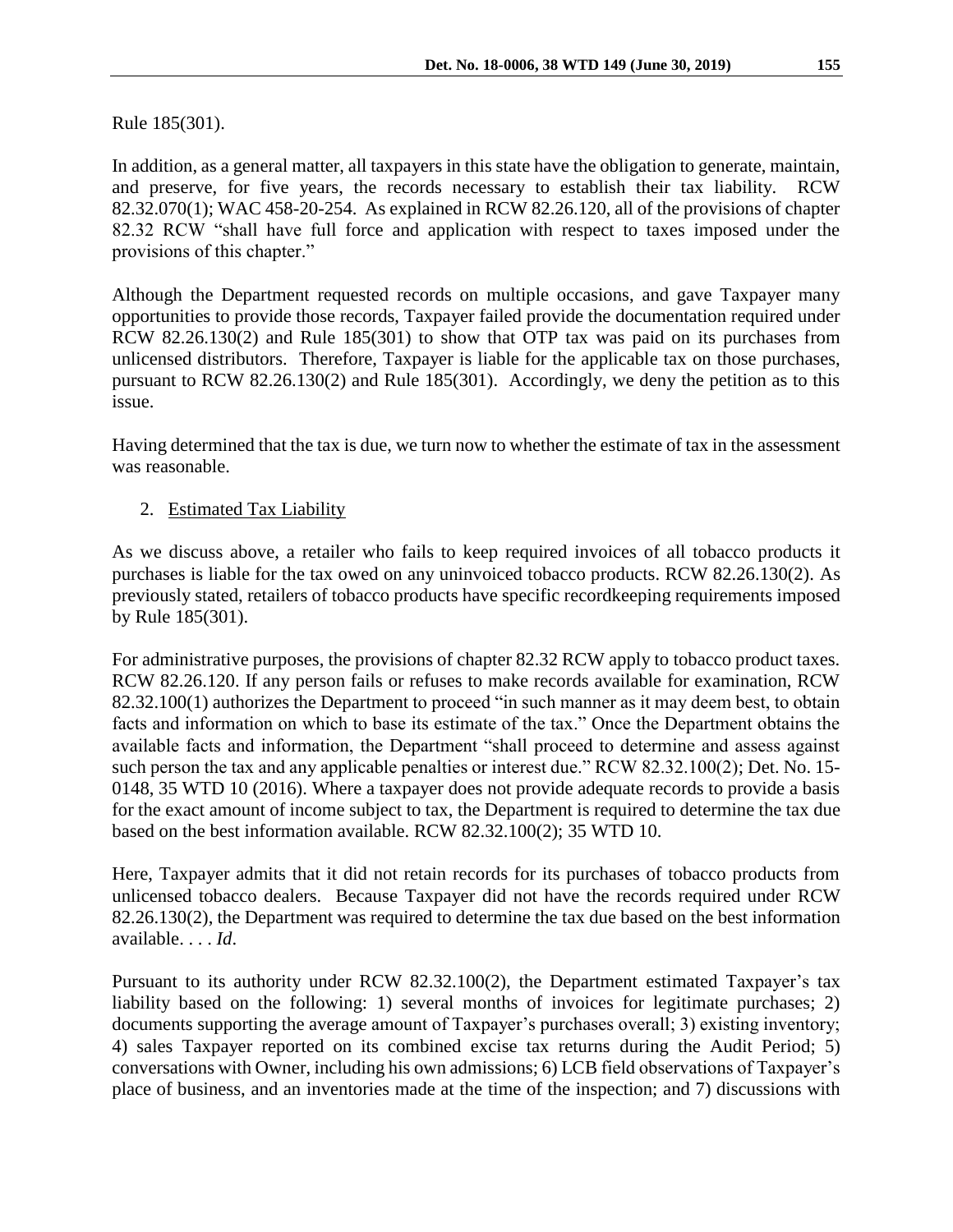the LCB officer with regard to his estimates of the average amount and frequency of OTP purchases.

The Department excluded from its estimate amounts Taxpayer was able to establish with proper invoices, and used average OTP prices provided by the LCB, which are based on actual market prices. The Department found its estimate to be consistent with Taxpayer's combined excise tax returns filed during the Audit Period.

We agree that the Department properly disregarded CPA's estimate. The estimate was flawed, and was disregarded for the following reasons. CPA provided no supporting documentation for his estimate, failed to break out products by type, and provided no explanation as to why the prices he used for the estimate were only approximately 50% of the actual wholesale prices published by a tobacco products distributor in this state.

We concur with the Department's decision to disregard Owner's assertion that he made purchases from unlicensed distributors for only 14 months during the Audit Period. First, Owner provided no records to substantiate his statement. Second, Owner was unable at the time of the inspection in March 2016 to provide a timeline establishing when he made the disputed purchases, and did not make the 14-month claim until approximately five months later, in August 2016. These factors cast doubt on the accuracy of the Owner's statement.

Third, Owner initially stated to the LCB officer that he made purchases from . . . , both licensed distributors, but did not acknowledge the purchases he had made from an unlicensed distributor until the LCB officer located inventory from an unlicensed distributor in Taxpayer's storage area. We also note that Taxpayer retained and provided invoices from its OTP purchases from licensed distributors, but *not a single one* from unlicensed distributors. This indicates that, prior to the LCB inspection, Taxpayer was aware that its purchases from unlicensed distributors were different than those from licensed distributors, and that it treated the records for each kind of purchase differently. The evidence indicates that it is more likely than not that Taxpayer, by failing to retain and produce the receipts for *all* purchases from unlicensed distributors it made during the Audit Period, intended to hide the fact that it made those purchases in order to avoid the associated liability. Contrary to Taxpayer's assertions, the evidence does not suggest Owner's actions were those of a person who unwittingly made purchases from unlicensed distributors unaware of the fact that there were liabilities associated with those purchases, and who only discovered that fact in March 2016.

. . . In addition to his time as an employee, Owner ran the business for eight years between his time of purchase and the LCB inspection. We do not find credible that Owner worked as an employee in a business that purchased and resold OTP, and later owned and operated that business for approximately seven years prior to the LCB inspection, but was unaware of Washington's OTP laws with regard to purchases from unlicensed distributors. The fact that Owner failed to retain and produce even a single invoice for purchases from unlicensed distributors for the entire Audit Period, yet retained those from licensed sellers during that time, indicates that he was fully aware of the difference between those two types of purchases throughout the Audit Period. This belies Owner's assertion that he made the disputed purchases unknowingly and for only a relatively short period of time.